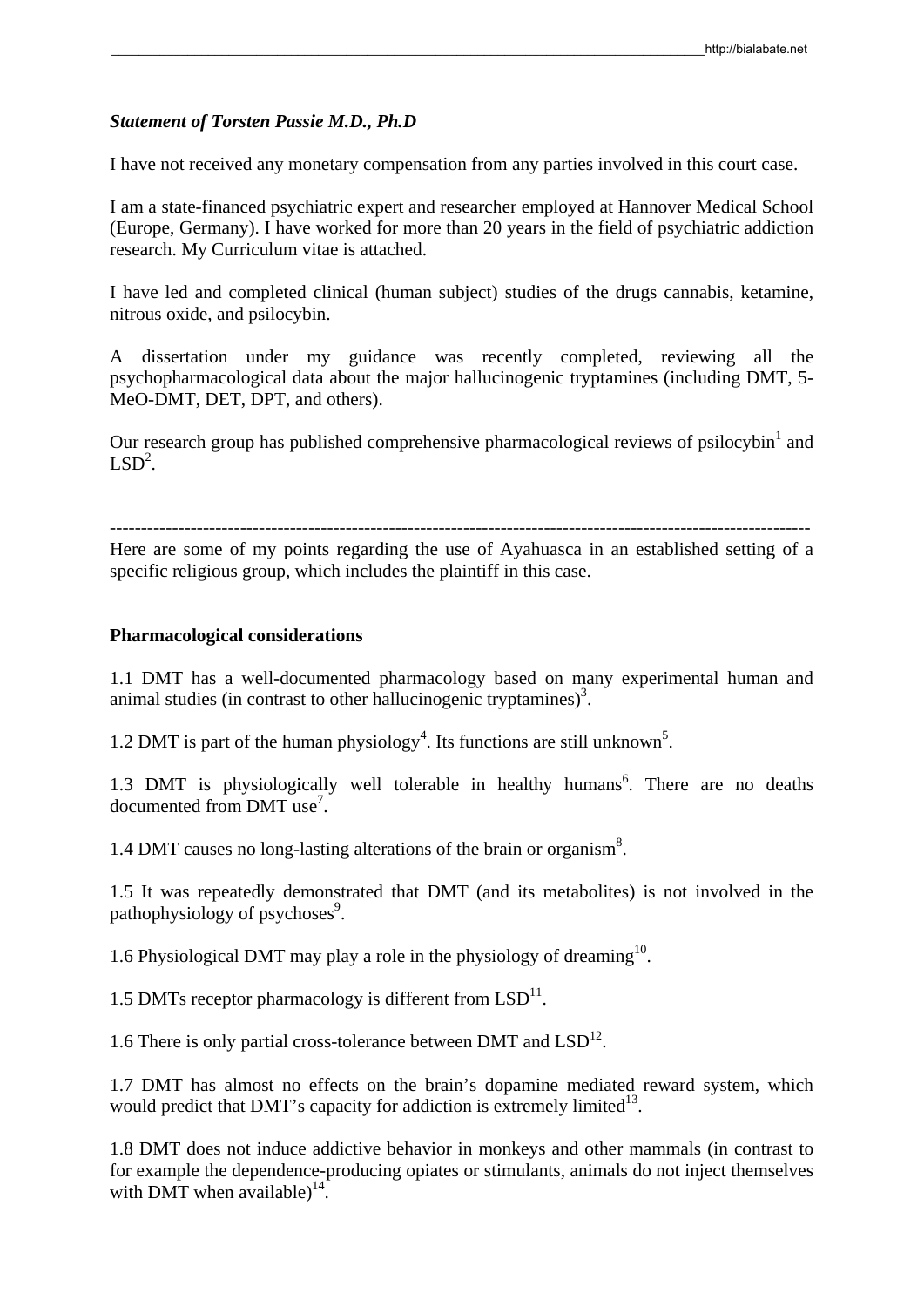# **Pharmacokinetics and harm reduction**

2.1 Ayahuasca preparations may be referred to as a harm-reduced hallucinogen for the following reasons:

a) DMT is very short-acting (smoked 5-15 min.; intramuscular 30-50 min., as Ayahuasca-oral preparation 30-80 Min.) compared to LSD  $(6-10 \text{ hrs.})^{15}$ .

b) When DMT is given as an orally active drink, the experience is much more compatible to human subjects. The applied dose and its pharmacokinetics are much more controllable, in contrast to all other routes (except for intramuscular)<sup>16</sup>.

c) The curve of DMT's subjective effects after oral dose administration is much less like a peak and is a 45 min. plateau instead<sup>17</sup>.

d) Because of the slow onset by the oral route, humans can adjust much better to the physiological and psychological changes induced $18$ .

e) Controlled oral ingestion reduces DMTs potential for psychological harm (no overwhelming effects as known from smoking or injecting DMT)<sup>19</sup>

f) Controlled oral ingestion reduces DMTs potential for physiological changes (no steep blood pressure rise as known from smoking or injecting  $DMT<sup>20</sup>$ .

g) The harmala alkaloids in the Ayahuasca preparation add a sedating component and for this reason attenuates the arousal effects induced by  $DMT<sup>21</sup>$ .

2.2 There may be drug or dietary interferences with the Harmala-alkaloids used in the Ayahuasca potion. These have to be evaluated separately from DMTs effects.

# **Potential health hazards resulting from DMT/Ayahuasca use**

3.1 There are no emergency room visits documented in regard to DMT or Ayahuasca.

3.2 There are no prolonged psychotic reactions, drug-induced psychosis, suicides or criminal acts resulting from DMT use documented in the scientific literature.

3.3. There are no flashbacks or HPPD resulting from DMT documented in the scientific literature.

3.4 Health hazards from DMT/Ayahuasca may result from weakening of ego structures in predisposed psychologically labile (or prepsychotic) subjects, which have to be screened  $\arctan^{22}$ .

3.5 There is no evidence that these religious groups attract specifically mentally ill people<sup>23</sup>.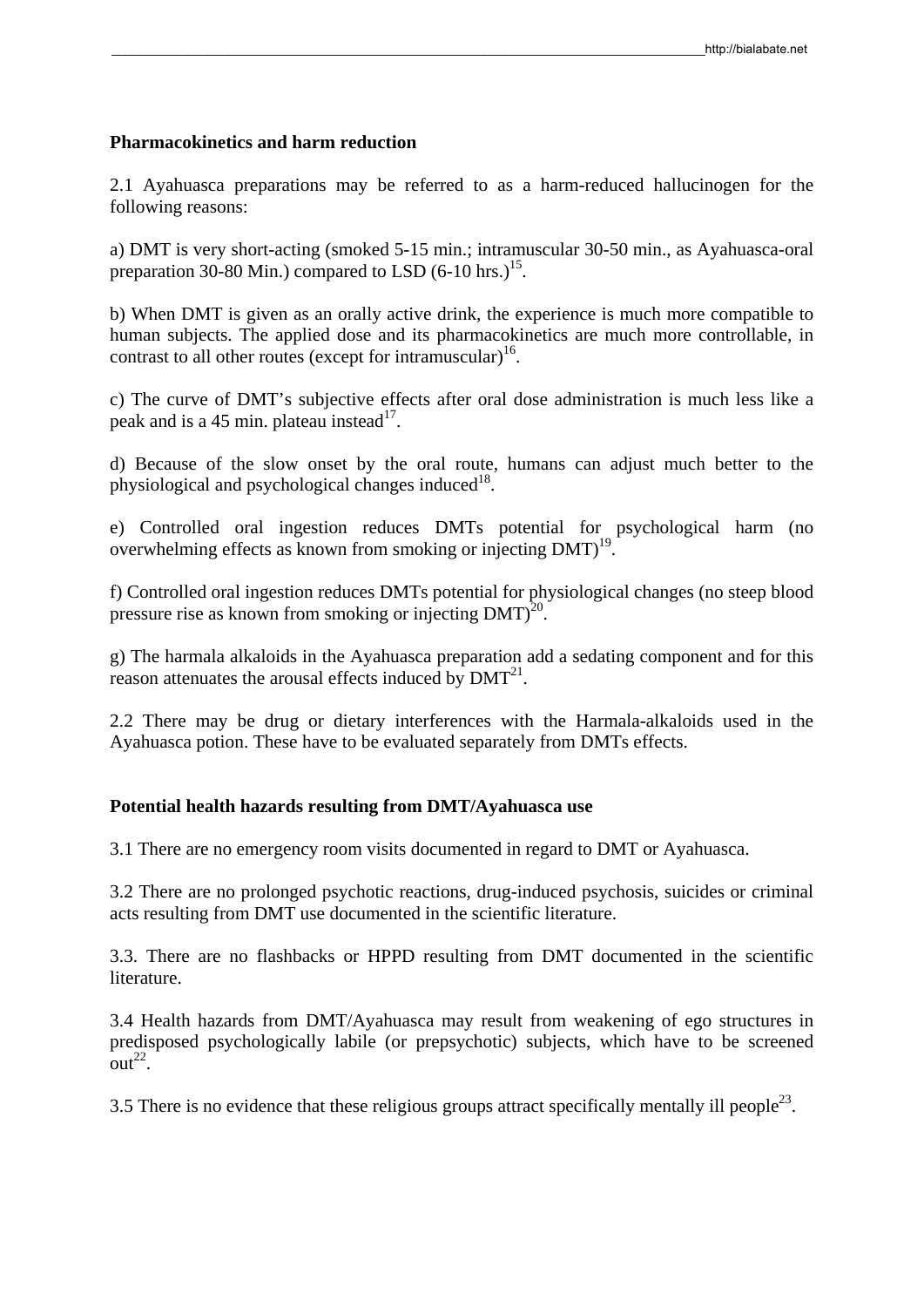#### **Social considerations**

4.1 The drug DMT is known to researchers since ca. 1955 and to the drug scene since ca. 1965<sup>24</sup>, but DMT was never widely distributed in human research or the drug scene <sup>25</sup> (approx.  $< 0.001\%$  of drug taking and criminality).

4.2 The three major Brazilian ayahuasca religions do not appear to have significantly expanded their membership since the mid- $90s^{26}$ .

4.3 No critical expansion or dangers have resulted since the Netherlands' Santo Daime groups were given official recognition and exemption from criminal penalty for their sacramental ingestion of ayahuasca/Daime<sup>27</sup>.

# **Critical points**

5.1 Critical is the initial screening of participants before they begin to participate. Ideally, a screening instrument would capture detailed mental health history and be administered or reviewed with a professional psychiatrist.

5.2 Participating subjects have to be screened for other medical conditions and for other (potentially interacting) medications<sup>28</sup>.

5.2 A system of quality control for sacramental ayahuasca should be established.

5.3 As far as known from European countries (Spain and the Netherlands) there seems to be no public health risks resulting from UDV/Santo Daime religious rituals. Nor have specific health problems been documented to arise from the religious use of ayahuasca, but such risks have not been ruled out completely.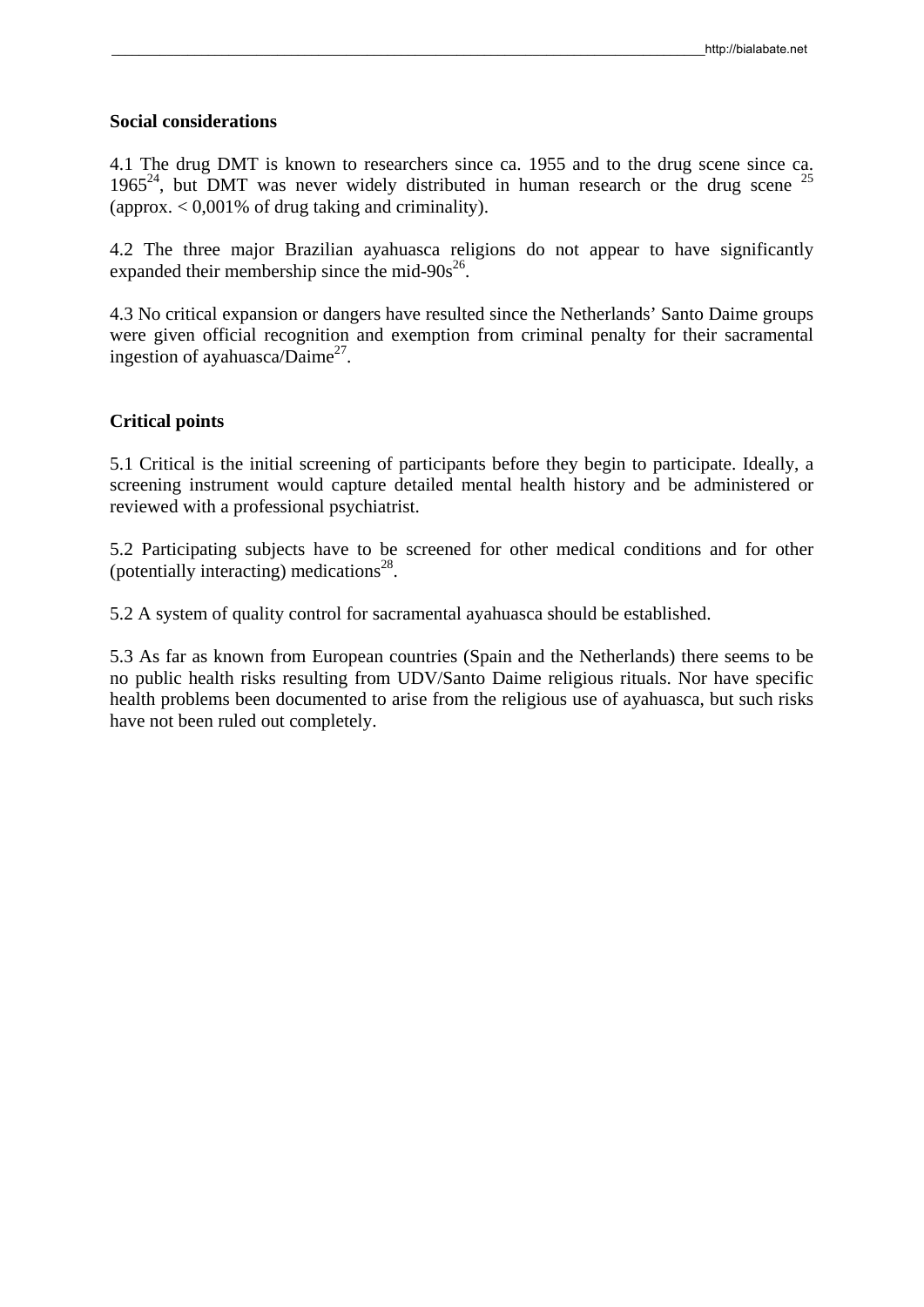#### **FOOTNOTES**

1. Passie, T., J. Seifert, U. Schneider and H. M. Emrich. The pharmacology of Psilocybin. Addict Biol 7 (2002): 357-364.

2. Passie, T., Halpern, J. H., Stichtenoth, D. O., Emrich, H. M., Hintzen, A. The pharmacology of lysergic acid diethylamide: a review. CNS Neuroscience and therapeutics 14 (2008): 295-314.

3. Pharmakologie halluzinogener Tryptamine.

Shulgin, A. and A. Shulgin. Tihkal - The Continuation. Berkeley: Transform Press, 1997 .

4. Axelrod, J. Enzymatic formation of psychotomimetic metabolites from normally occuring compounds. Science 134 (1961): 343-344. Saavedra, J. M. and J. Axelrod. Psychotomimetic N-methylated tryptamines: formation in brain in vivo and in vitro. Science 175 (1972): 1365-1366.

5. See for example Luchins, D., T. A. Ban and H. E. Lehmann. A review of nicotinic acid, N-methylated indoleamines and schizophrenia. Int Pharmacopsychiatry 13 (1978): 16-33.

Callaway, J. C. DMT's in the human brain. Yearbook of Ethnomedicine (1995): 45-54.

Jacob, M. S. and D. E. Presti. Endogenous psychoactive tryptamines reconsidered: an anxiolytic role for dimethyltryptamine. Medical Hypotheses 64 (2005): 930-937.

6. Relevant clinical studies are: Gouzoulis-Mayfrank, E., K. Heekeren, A. Neukrich, M. Stoll, C. Stock, M. Obradovic and K. A. Kovar Psychological effects of (S)-ketamine and N,N-dimethyltryptamine (DMT): a double-blind, cross-over study in healthy volunteers. Pharmacopsychiatry 38 (2005): 301-311.

Arnold, O. H. and G. Hoffmann. Zur Psychopathologie des Dimethyl-Tryptamin. Wiener Zeitschrift f. Nervenheilkunde 13 (1957): 438-445.

Bickel, P., A. Dittrich and J. Schoepf. Eine experimentelle Untersuchung zur bewusstseinsverändernden Wirkung von N,N-Dimethyltryptamin (DMT). Pharmakopsychiatr Neuropsychopharmakol 9 (1976): 220-225.

Strassman, R. J. and C. R. Qualls. Dose-response study of N,N-dimethyltryptamine in humans. I. Neuroendocrine, autonomic, and cardiovascular effects. Arch Gen Psychiatry 51 (1994): 85-97.

Szara, S., L. H. Rockland, D. Rosenthal and J. H. Handlon. Psychological effects and metabolism of N,Ndiethyltryptamine in man. Arch Gen Psychiatry 15 (1966): 320-9.

7. See Laing, R. Hallucinogens: A Forensic Drug Handbook. Amsterdam, Boston, London et al.: Academic Press, 2003. Torres, C. M. Status of Research on Psychoactive Snuff Powders. In: Rätsch, C., J. R. Baker (Hrsg.) Yearbook of Ethnomedicine 5 (1996), pp. 15-39.

8. Rendon, O. R. The effect of psychotomimetic drugs upon human chromosomes in tissue culture. Cellule 70 (1974): 331, 333-358.

Strassman, R. J. Human psychopharmacology of N,N-dimethyltryptamine. Behav Brain Res 73 (1996): 121-4. Riba, J. Human Pharmacology of Ayahuasca. Ph.D.-Dissertation: Universitat Autonoma de Barcelona, Barcelona, 2003.

9. Lipinski, J. F., L. R. Mandel, H. S. Ahn, W. J. Vanden Heuvel and R. W. Walker. Blood dimethyltryptamine concentrations in psychotic disorders. Biol Psychiatry 9 (1974): 89-91. Gillin, J. C. and R. J. Wyatt. Evidence for and against the involvement of N,N-dimethyl-tryptamine (DMT) and 5-methoxy-N,N-dimethyltryptamine (5- MeO-DMT) in schizophrenia. Psychopharmacol Bull 12 (1976): 12-13.

Uebelhack, R., L. Franke and K. Seidel. Methylierte und nichtmethylierte Indolamine im zisternalen Liquor bei akuten endogenen Psychosen. Biomed Biochim Acta 42 (1983): 1343-1346.

Wyatt, R. J., J. C. Gillin, J. Kaplan, R. Stillman, L. Mandel, H. S. Ahn, W. J. VandenHeuvel and R. W. Walker. N,N-dimethyltryptamine - a possible relationship to schizophrenia? Adv Biochem Psychopharmacol 11 (1974): 299-313.

10. Callaway, J. C. A Proposed Mechanism for the Visions of Dream Sleep. Medical Hypotheses 26 (1998): 119-124.

11. Smith, R. L., H. Canton, R. J. Barrett and E. Sanders-Bush. Agonist properties of N,N-dimethyltryptamine at serotonin 5-HT2A and 5-HT2C receptors. Pharmacol Biochem Behav 61 (1998): 323-330.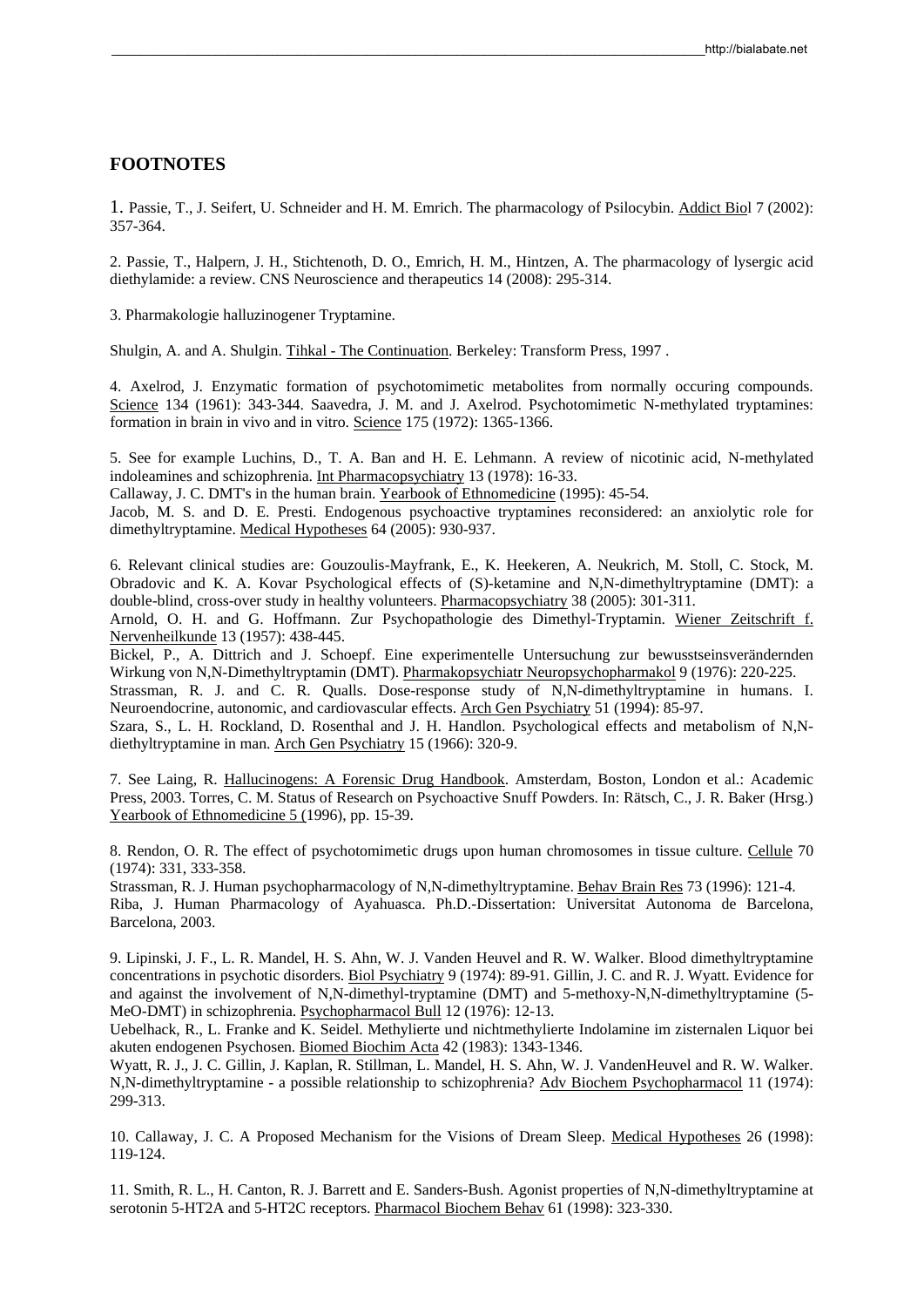Quock, R. M., M. H. Lum and S. F. Small. Interaction of N,N-dimethyltryptamine with central neuroaminergic receptor blocking agents. Proc West Pharmacol Soc 22 (1979): 217-218.

Yanai, K., T. Ido, K. Ishiwata, J. Hatazawa, T. Takahashi, R. Iwata and T. Matsuzawa. In vivo kinetics and displacement study of a carbon-11-labeled hallucinogen, N,N-[11C]dimethyltryptamine. Eur J Nucl Med 12 (1986): 141-146.

For review see: Nichols, D. E. Hallucinogens. Pharmacol Ther 101 (2004): 131-181. Passie, T., Halpern, J. H., Stichtenoth, D. O., Emrich, H. M., Hintzen, A. The pharmacology of lysergic acid diethylamide: a review. CNS Neuroscience and therapeutics 14 (2008): 295-314.

12. Passie, T., Halpern, J. H., Stichtenoth, D. O., Emrich, H. M., Hintzen, A. The pharmacology of lysergic acid diethylamide: a review. CNS Neuroscience and therapeutics 14 (2008): 295-314.

Rosenberg, D. E., H. Isbell, E. J. Miner and C. R. Logan. The effects of N,N-dimethyltryptamine in human subjects tolerant to lysergic acid diethylamide. Psychopharmacologia 5 (1964): 217-227.

13. Waldmeier, P. C. and L. Maitre. Neurochemical investigations of the interaction of N,N-dimethyltryptamine with dopaminergic system in rat brain. Psychopharmacology (Berl) 52 (1977): 137-144.

Haubrich, D. R. and P. F. Wang. N'N-dimethyltryptamine lowers rat brain acetylcholine and dopamine. Brain <u>Res</u> 131 (1977): 158-161.

Hetey, L., R. Schwitzkowsky and W. Oelssner. Influence of psychotomimetics and lisuride on synaptosomal dopamine release in the nucleus accumbens of rats. Eur J Pharmacol 93 (1983): 213-220. 9.

Gessner, P. K. Stoff, D. M., D. A. Gorelick, T. Bozewicz, W. H. Bridger, J. C. Gillin and R. J. Wyatt. The indole hallucinogens, N,N-dimethyltryptamine (DMT) and 5-methoxy-N,N-dimethyltryptamine (5-MeO-DMT), have different effects from mescaline on rat shuttlebox avoidance. Neuropharmacology 17 (1978): 1035-1040.

14. Siegel, R. K. and M. E. Jarvik DMT self-administration by monkeys in isolation. Bulletin of the Psychonomic Society 16 (1980): 117-120.

15. Szara, S. The comparison of the psychotic effect of tryptamine derivatives with the effects of mescaline and LSD-25 in self-experiments. Psychotropic Drugs (1957): 460-467. Passie, T., Halpern, J. H., Stichtenoth, D. O., Emrich, H. M., Hintzen, A. The pharmacology of lysergic acid diethylamide: a review. CNS Neuroscience and therapeutics 14 (2008): 295-314.

16. Riba, J., M. Valle, G. Urbano, M. Yritia, A. Morte and M.J. Barbanoj. Human Pharmacology of Ayahuasca: Subjective and Cardiovascular Effects, Monoamine Metabolite Excretion, and Pharmacokinetics. J Pharmacol Exp Ther 306 (2003): 73-83. 6. Strassman, R. J. Human psychopharmacology of N,N-dimethyltryptamine. Behav Brain Res 73 (1996): 121-4.

17. Riba, J. Human Pharmacology of Ayahuasca. Ph.D.-Dissertation: Universitat Autonoma de Barcelona, Barcelona, 2003. Callaway, J. C., D. J. McKenna, C. S. Grob, G. S. Brito, L. P. Raymon, R. E. Poland, E. N. Andrade, E. O. Andrade and D. C. Mash. Pharmacokinetics of Hoasca alkaloids in healthy humans. J Ethnopharmacol 65 (1999): 243-256. Yritia, M., J. Riba, J. Ortuno, A. Ramirez, A. Castello, Y. Al faro, R. de la Torre and M. J. Barbanoj. Determination of N,N-dimethyltryptamine and β-carboline alkaloids in human plasma following oral administration of Ayahuasca. Journal of Chromatography B 779 (2002): 271-281.

Gouzoulis-Mayfrank, E., K. Heekeren, A. Neukrich, M. Stoll, C. Stock, M. Obradovic and K. A. Kovar Psychological effects of (S)-ketamine and N,N-dimethyltryptamine (DMT): a double-blind, cross-over study in healthy volunteers. Pharmacopsychiatry 38 (2005): 301-311.

Strassman, R. J. and C. R. Qualls. Dose-response study of N,N-dimethyltryptamine in humans. I. Neuroendocrine, autonomic, and cardiovascular effects. Arch Gen Psychiatry 51 (1994): 85-97.

18. Riba, J., A. Rodriguez-Fornells, G. Urbano, A. Morte, R. Antonijoan, M. Montero, J. C. Callaway and M. J. Barbanoj. Subjective effects and tolerability of the South American psychoactive beverage Ayahuasca in healthy volunteers. Psychopharmacology (Berl) 154 (b): 85-95.

Szara, S. DMT (N,N-Dimethyltryptamine) and Homologues: Clinical and Pharmacological Considerations. In: Efron, D. H. (ed.) Psychotomimetic Drugs New York: Raven Press, 1970, pp. 275-298.

Diagram of the typical clinical course of DMT-effects (equivalent to plasma levels) during different modes of application (nach Angaben von Strassman et al. 1994a, Callway et al. 1999, Riba 2003, Gouzoulis-Mayfrank et al. 2005).  $("Geraucht" = inhalated, "geschnupft" = sorted).$